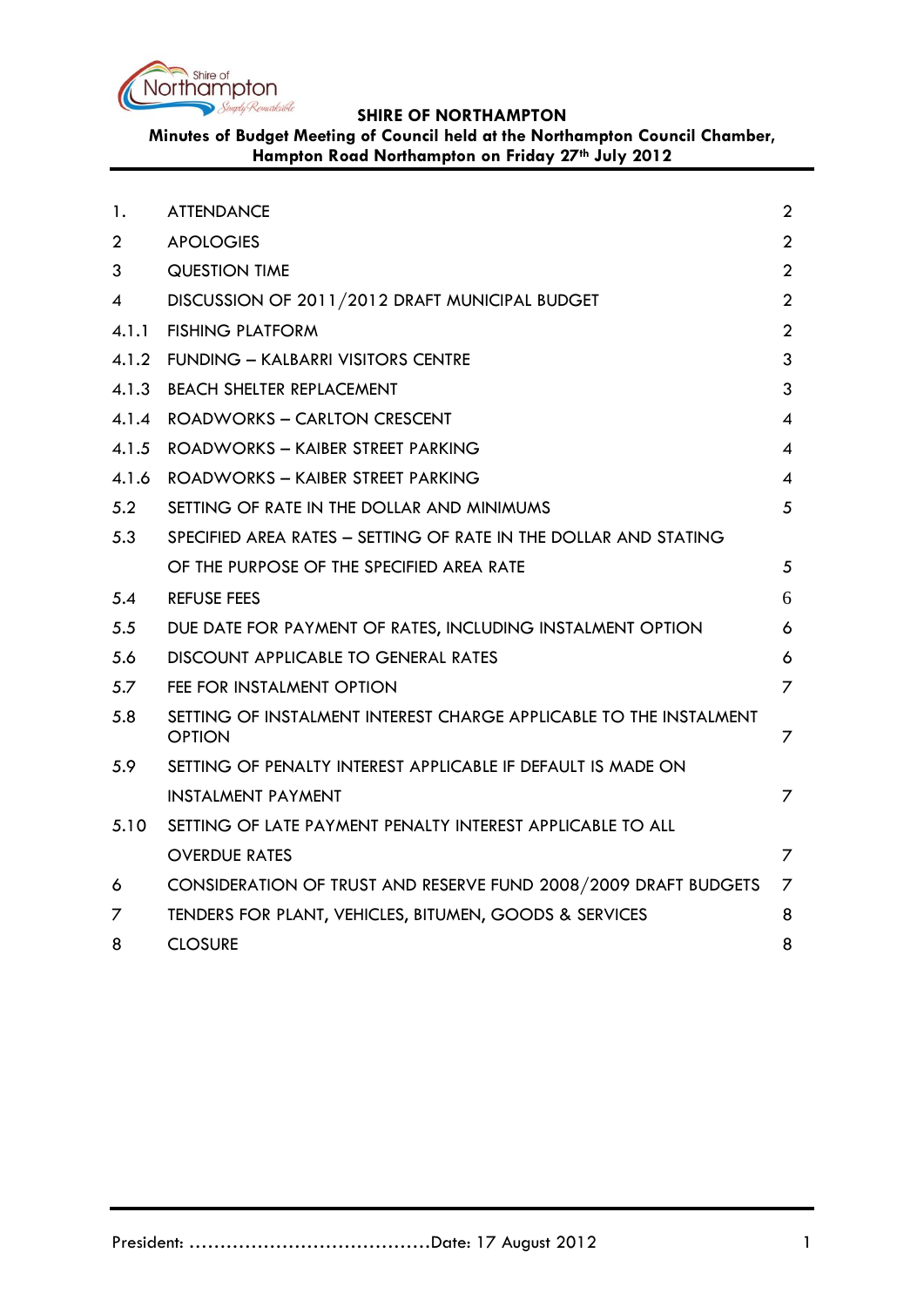

**Minutes of Budget Meeting of Council held at the Northampton Council Chamber, Hampton Road Northampton on Friday 27th July 2012**

### **1.1 OPENING**

The President thanked all members present for their attendance and declared the meeting open at 1.00pm.

### **1.2 PRESENT**

| Cr G Wilson                              | President                                      | Northampton Ward |  |  |
|------------------------------------------|------------------------------------------------|------------------|--|--|
| Cr L Parker                              | Deputy President                               | Kalbarri Ward    |  |  |
| Cr B Cripps                              |                                                | Northampton Ward |  |  |
| Cr T Carson                              |                                                | Northampton Ward |  |  |
| Cr C Simkin                              |                                                | Northampton Ward |  |  |
| Cr S Stock-Standen                       |                                                | Northampton Ward |  |  |
| Cr J Booth                               |                                                | Kalbarri Ward    |  |  |
| Cr P Gliddon                             |                                                | Kalbarri Ward    |  |  |
| Cr S Penn                                |                                                | Kalbarri Ward    |  |  |
| Mr Garry Keeffe                          | <b>Chief Executive Officer</b>                 |                  |  |  |
| Mr Neil Broadhurst                       | <b>Manager of Works and Technical Services</b> |                  |  |  |
| EHO/Building Surveyor<br>Mr Glenn Bangay |                                                |                  |  |  |

### **1.2.1 LEAVE OF ABSENCE**

Nil.

### **2 APOLOGIES**

Nil

## **3 QUESTION TIME**

There were members of the public present but no questions were put to Council.

## **4 DISCUSSION OF 2012/2013 DRAFT MUNICIPAL BUDGET**

Council and Staff proceeded to go through the new items list to ensure that the draft budget for 2012/2013 was adopted as a balanced budget.

### 4.1.1 FISHING PLATFORM

CEO tabled an email received from Pascale Delhaize and understood that Councillors had also received the email. Ms Delhaize requested Council reconsider this project and not install the fishing platform.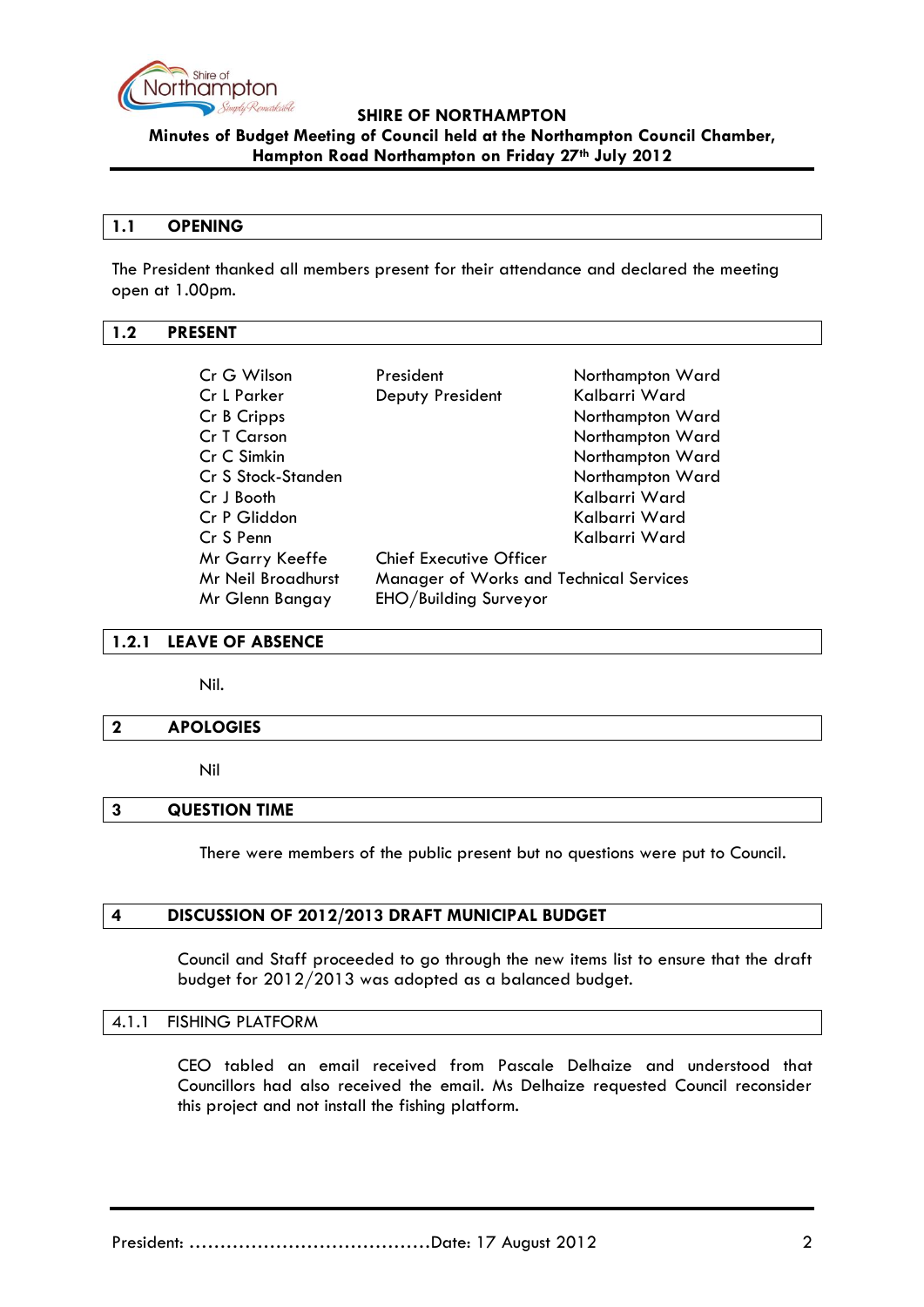

# **Minutes of Budget Meeting of Council held at the Northampton Council Chamber, Hampton Road Northampton on Friday 27th July 2012**

## Moved Cr PARKER seconded Cr BOOTH

That Council continue with the installation of the fishing platform as originally proposed.

CARRIED 9/0

## 4.1.2 FUNDING – KALBARRI VISITORS CENTRE

Moved Cr CRIPPS, seconded Cr PENN

That Council in 2012/13 provide a grant of \$80,000 and an operating grant of \$20,000 subject to the following conditions"

- 1. Council to receive from the KVC copies of all accounts paid/invoices, details of wages paid and details of income on a monthly basis.
- 2. KVC to repay the grant of \$80,000 in full by 30 June 2016.
- 3. Council and KVC to enter into a financial agreement for the \$80,000 grant.
- 4. Shire President, Deputy President and CEO to meet with the management committee and KVC Manger on a quarterly basis to review their financial position and operations

CARRIED 9/0

## AFTERNOON TEA ADJOURNMENT

Council adjourned for afternoon tea at 2.55pm and reconvened at 3.04pm with the following in attendance:

Cr Wilson, Cr Cripps, Cr Simkin, Cr Parker, Cr T Carson, Cr Stock-Standen, Cr Booth, Cr Gliddon, Cr Penn, the Chief Executive Officer, Mr Garry Keeffe, the Deputy CEO Jamie Criddle, the Manager of Works and Technical Services, Mr. Neil Broadhurst, and the Principal Building Surveyor/EHO Mr Glenn Bangay.

## 4.1.3 BEACH SHELTER REPLACEMENT

Mr Glen Bangay, Principal Building Surveyor/EHO advised the meeting that the beach shelter at the Blue Holes was in desperate need of replacement as all legs had rusted through and is in a dangerous state.

Moved Cr PARKER, seconded Cr PENN

That Council make provision within the 2012/13 Budget to relace the shelter at the Blue Holes at an estimated cost of \$12,500 and Specified Area Rate Reserve Funds be used for this purchase.

CARRIED 9/0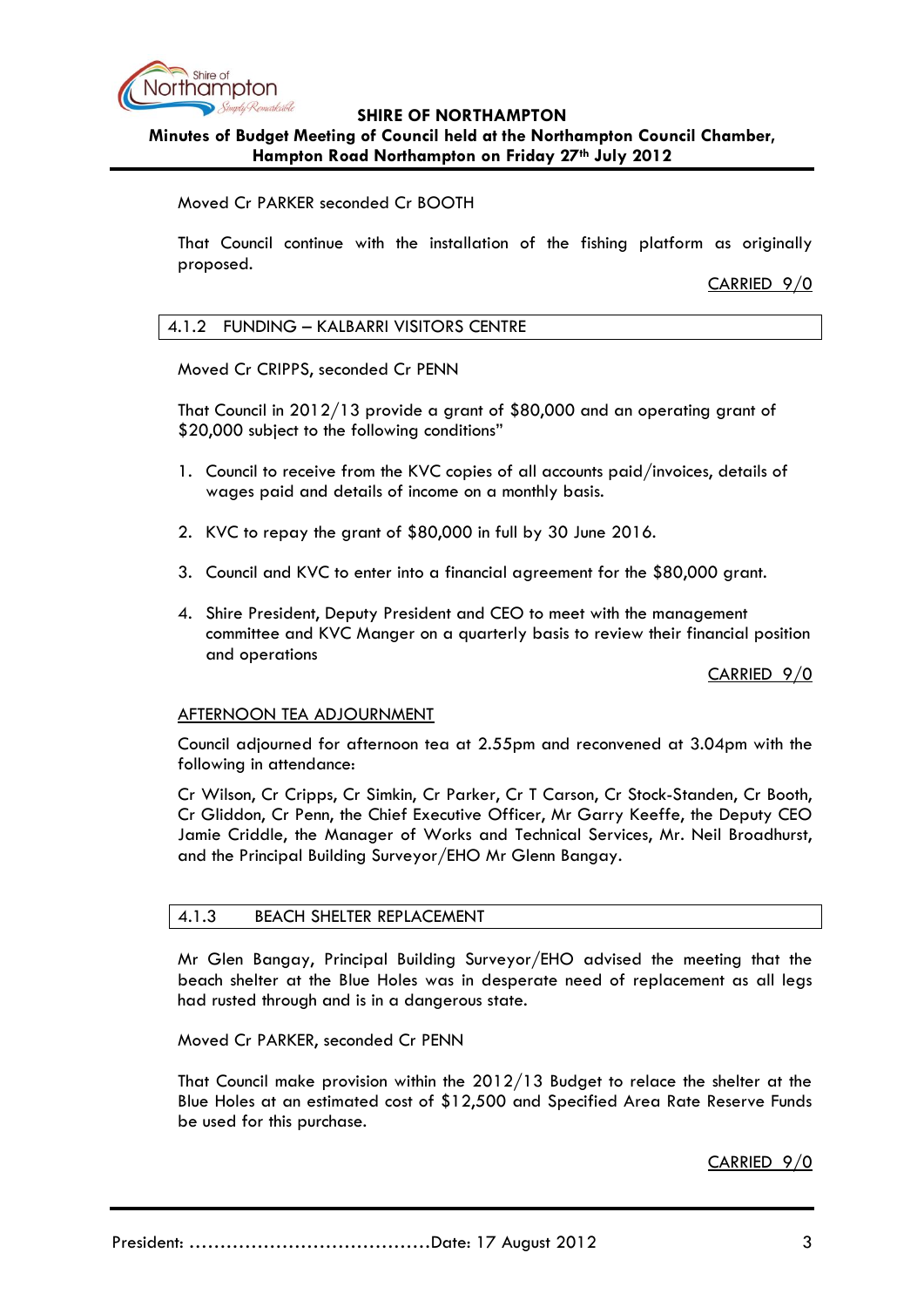

## **Minutes of Budget Meeting of Council held at the Northampton Council Chamber, Hampton Road Northampton on Friday 27th July 2012**

## 4.1.4 ROADWORKS – CARLTON CRESCENT

Cr Booth declared an interest in this project as it neighbours her property and could receive a financial gain or loss from Councils decision and left the meeting at 3.46pm

Move Cr STOCK-STANDEN, seconded Cr SIMKIN

That the provision to upgrade drainage in Carlton Crescent be deleted from the budget.

CARRIED 8/0

Cr Booth re-entered the meeting room at 3.48pm

# 4.1.5 ROADWORKS – KAIBER STREET PARKING

Cr Carson declared an interest in this project as it neighbours her property and could receive a financial gain or loss from Councils decision and left the meeting at 3.51pm

Move Cr PENN, seconded Cr CRIPPS

That the provision to install parking along Kaiber Street to be included in the 2012/2013 budget.

CARRIED 8/0

Cr Carson re-entered the meeting room at 3.53pm

## 4.1.6 ROADWORKS – KAIBER STREET PARKING

Cr Craig Simkin left the meeting at 4.00pm

On revision of the budget Council determined that the Kaiber Street Parking roadworks could no longer be included within the budget.

Cr Carson declared an interest in this project as it neighbours her property and could receive a financial gain or loss from Councils decision and left the meeting at 5.10pm

The President requested a show of hands for support to rescind minute 4.1.5, a show of hands indicated full support for the rescinding of the minute.

Moved Cr STOCK STANDEN, seconded Cr CRIPPS

That Council rescind Minute 4.1.5 and that the provision of \$13,300 for the proposed works be deleted from the 2012/13 Budget.

## CARRIED 8/0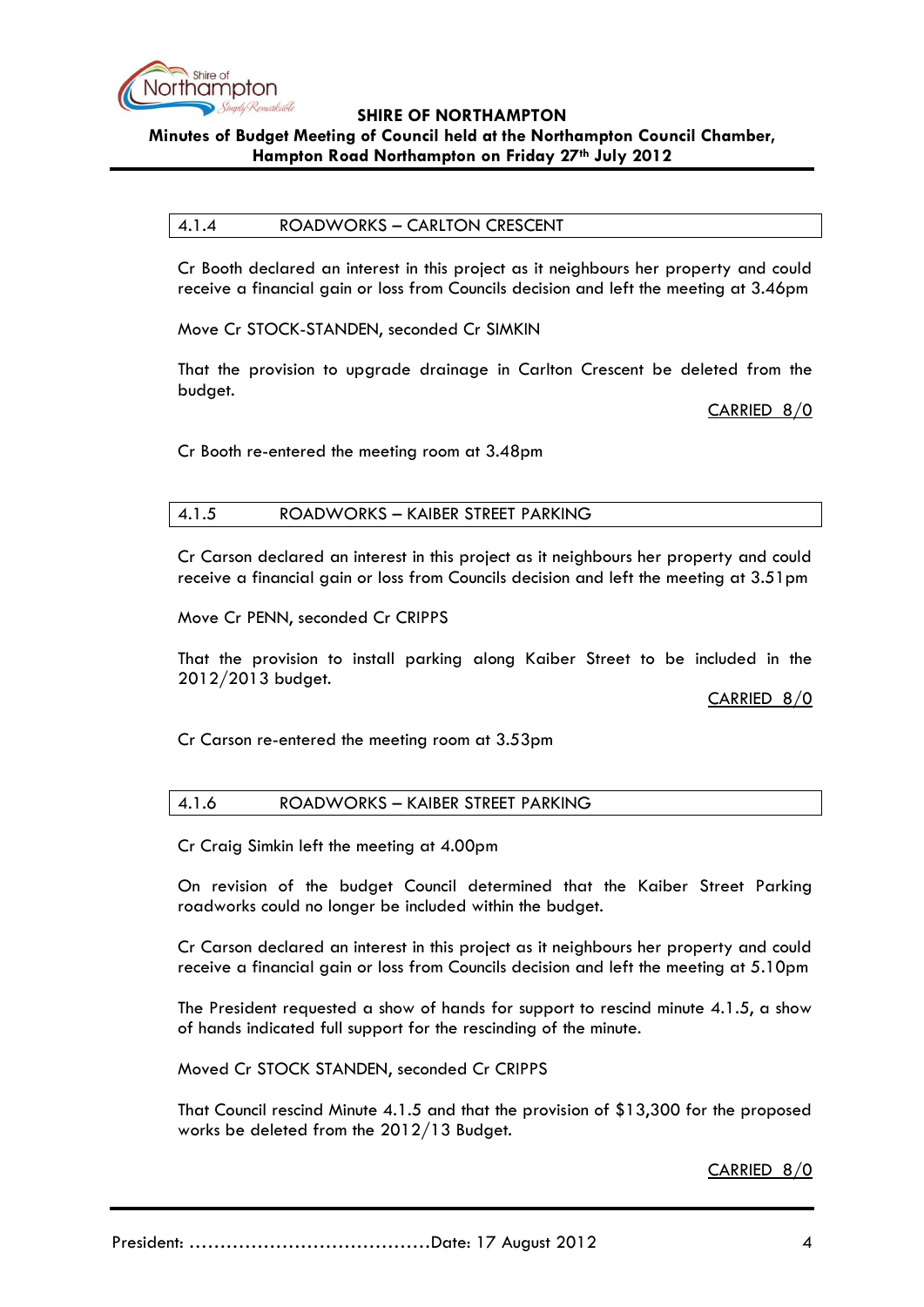

# **SHIRE OF NORTHAMPTON Minutes of Budget Meeting of Council held at the Northampton Council Chamber, Hampton Road Northampton on Friday 27th July 2012**

Cr Carson re-entered the meeting room at 5.12pm

## <span id="page-4-0"></span>**5.2 SETTING OF RATE IN THE DOLLAR AND MINIMUMS**

Moved Cr PENN, seconded Cr BOOTH

That the Draft Municipal Fund Budget for 2012/2013 be adopted as a balanced budget and the following charges be levied:

*General Rates*

The rate in the dollar for all rateable Gross Rental Value properties be set at \$0.057589 and the rate in the dollar for all rateable Unimproved Value properties be set at \$0.008685.

*Minimum Rates*

That the minimum rate on rateable Gross Rental Value and Unimproved Value properties be set at \$450.00 per assessment.

## CARRIED BY ABSOLUTE MAJORITY 9/0

# **5.3 SPECIFIED AREA RATES – SETTING OF RATE IN THE DOLLAR AND STATING OF THE PURPOSE OF THE SPECIFIED RATE**

Moved Cr, seconded Cr

- 1. That the specified area rate in the dollar, for all rateable Kalbarri Gross Rental Value properties zoned Residential, Residential Development, Places of Public Assembly, Special Site, Special Rural, Commercial, Tourist Accommodation, Service Industry, Light Industry, Composite Light Industry, within the Kalbarri Town Planning Scheme No. 9 be set at \$0.01521, to raise approximately \$30,000, being for Tourism Infrastructure related projects and Tourism Promotional Advertising within the Kalbarri Ward.
- 2. That the specified area rate in the dollar, for all rateable Port Gregory Gross Rental Value properties within the Port Gregory Townsite be set at \$0.02653 to raise approximately \$7,770 to fund the operating cost of maintaining the Port Gregory Water Supply.

CARRIED BY ABSOLUTE MAJORITY 9/0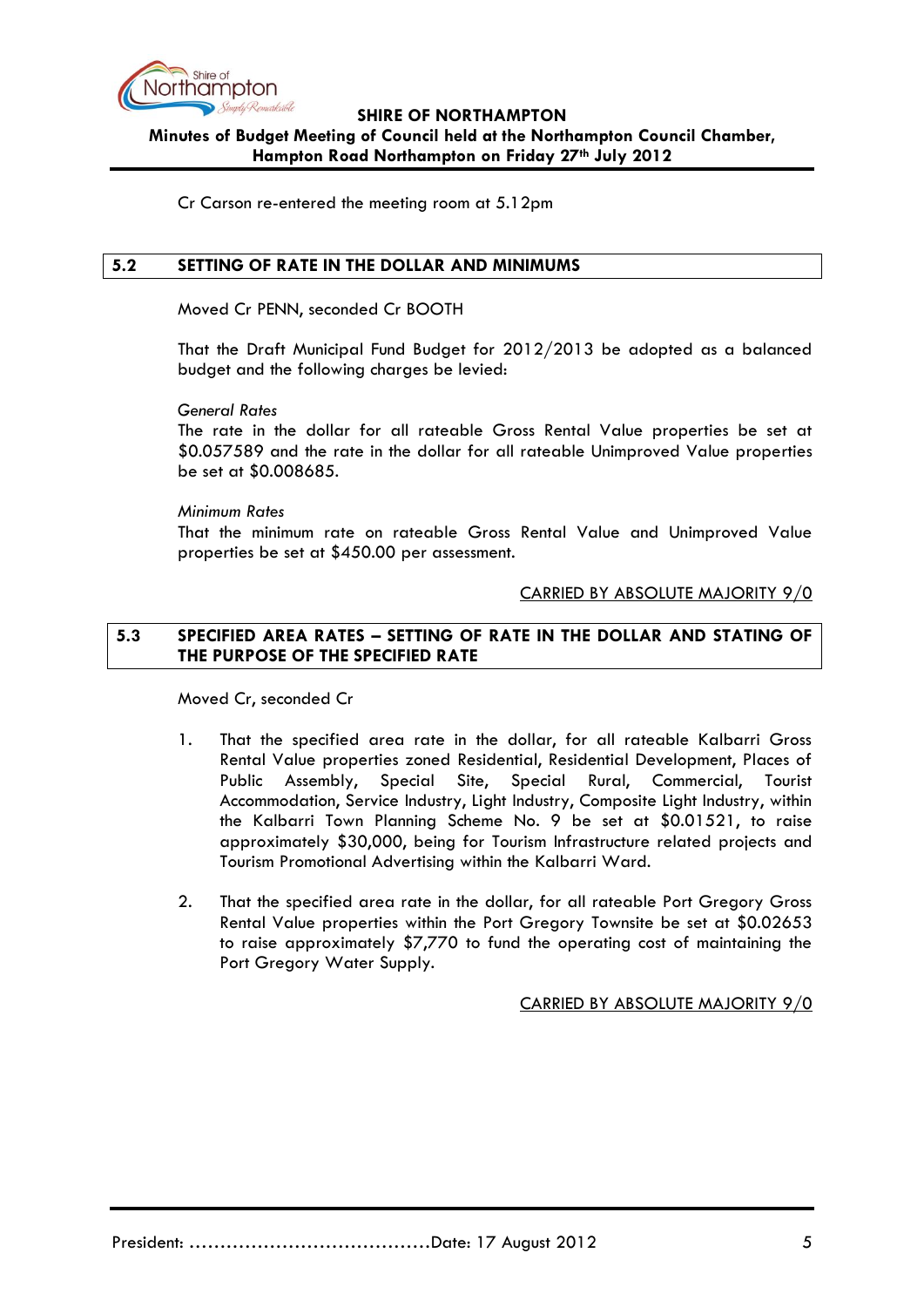

# **Minutes of Budget Meeting of Council held at the Northampton Council Chamber, Hampton Road Northampton on Friday 27th July 2012**

### **5.4 REFUSE FEES**

Moved Cr CARSON, seconded Cr STOCK-STANDEN

That Council set the refuse charges for 2012/2013 as follows:

| Kalbarri Domestic Collection                       | \$330      |  |
|----------------------------------------------------|------------|--|
| Kalbarri Commercial Collection (Double)            |            |  |
| Kalbarri Caravan Park Collection                   | \$660      |  |
| Northampton & Other Domestic Collection            | \$330      |  |
| Northampton & Other Commercial Collection (Double) |            |  |
| Port Gregory Caravan Park Collection               |            |  |
| Kalbarri Caravan Park Collections                  | \$660      |  |
| <b>Separate billing</b>                            |            |  |
| <b>Bulk Bin Cardboard Rentals (at cost)</b>        | \$235      |  |
| <b>Bulk Bin Other Rentals (at cost)</b>            | \$2930     |  |
| <b>Bulk Bin Cardboard Rentals - Pickup</b>         | \$20.35/m3 |  |
| <b>Bulk Bin Other Rentals - Pickup</b>             | \$17.26/m3 |  |

## CARRIED BY ABSOLUTE MAJORITY 9/0

## <span id="page-5-0"></span>**5.5 DUE DATE FOR PAYMENT OF RATES, INCLUDING INSTALMENT OPTION**

Moved Cr CRIPPS, seconded Cr CARSON

That the due date for the payment of rates be 3<sup>rd</sup> October 2012 and the remaining due dates for rate instalment payments be 4<sup>th</sup> December 2012, 6<sup>th</sup> February 2013 and 9th April 2013.

## CARRIED BY ABSOLUTE MAJORITY 9/0

## **5.6 DISCOUNT APPLICABLE TO GENERAL RATES AND DATE BY WHICH PAYMENT IS REQUIRED TO CLAIM DISCOUNT**

Moved Cr CRIPPS, seconded Cr CARSON

That a discount of 6% be allowed on general rates, applicable to all rate assessments that are paid by 4:30pm on 3rd October 2012.

## CARRIED BY ABSOLUTE MAJORITY 9/0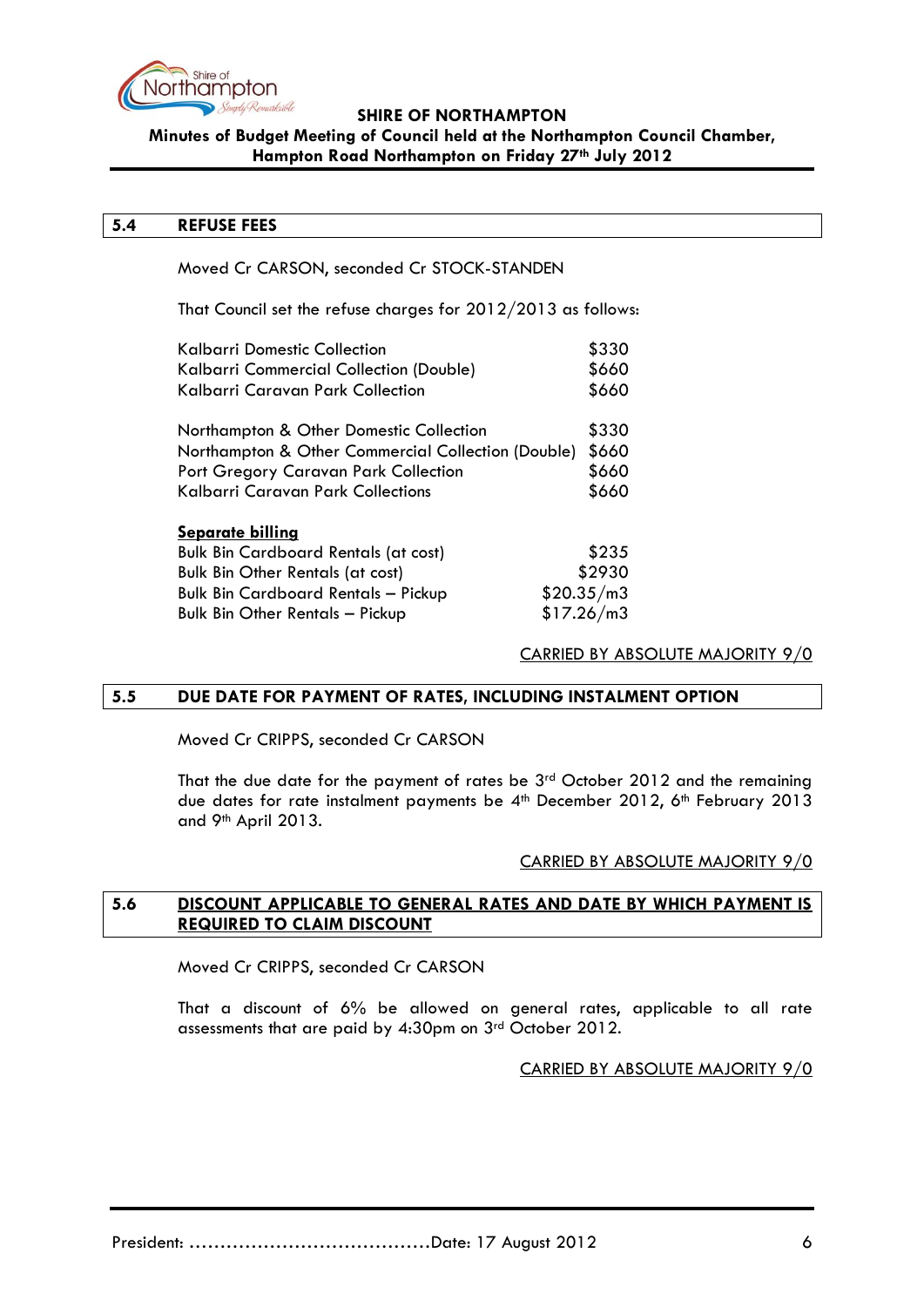

# **SHIRE OF NORTHAMPTON Minutes of Budget Meeting of Council held at the Northampton Council Chamber, Hampton Road Northampton on Friday 27th July 2012**

### **5.7 FEE FOR INSTALMENT OPTION**

Moved Cr CRIPPS, seconded Cr CARSON

That an administration fee of \$5.00 per rate instalment payment be charged

### CARRIED BY ABSOLUTE MAJORITY 9/0

## **5.8 SETTING OF INSTALMENT INTEREST CHARGE APPLICABLE TO INSTALMENT OPTION**

Moved Cr CRIPPS, seconded Cr CARSON

That an instalment interest rate of 5% per annum be charged on all rate assessments that are paid by instalments.

### CARRIED BY ABSOLUTE MAJORITY 9/0

## **5.9 SETTING OF PENALTY INTEREST APPLICABLE IF DEFAULT IS MADE ON INSTALMENT OPTION**

Moved Cr CRIPPS, seconded Cr CARSON

That a penalty interest rate of 10% per annum be applicable to the outstanding rates amount if a ratepayer defaults on the payment of a rates instalment.

### CARRIED BY ABSOLUTE MAJORITY 9/0

# **5.10 SETTING OF LATE PAYMENT PENALTY INTEREST APPLICABLE TO ALL OVERDUE RATES**

Moved Cr CRIPPS, seconded Cr CARSON

That a late payment penalty of 10% per annum be charged on all rates outstanding after 3<sup>rd</sup> October 2012, where no instalment option was taken.

## CARRIED BY ABSOLUTE MAJORITY 9/0

## <span id="page-6-0"></span>**6 CONSIDERATION OF TRUST AND RESERVE FUND 2012/2013 DRAFT BUDGETS**

Moved Cr PENN, seconded Cr GLIDDON

That Trust Budget for 2012/2013 be adopted, however management to re-submit the Reserve Fund Budget at the August meeting of Council for adoption.

### CARRIED BY ABSOLUTE MAJORITY 9/0